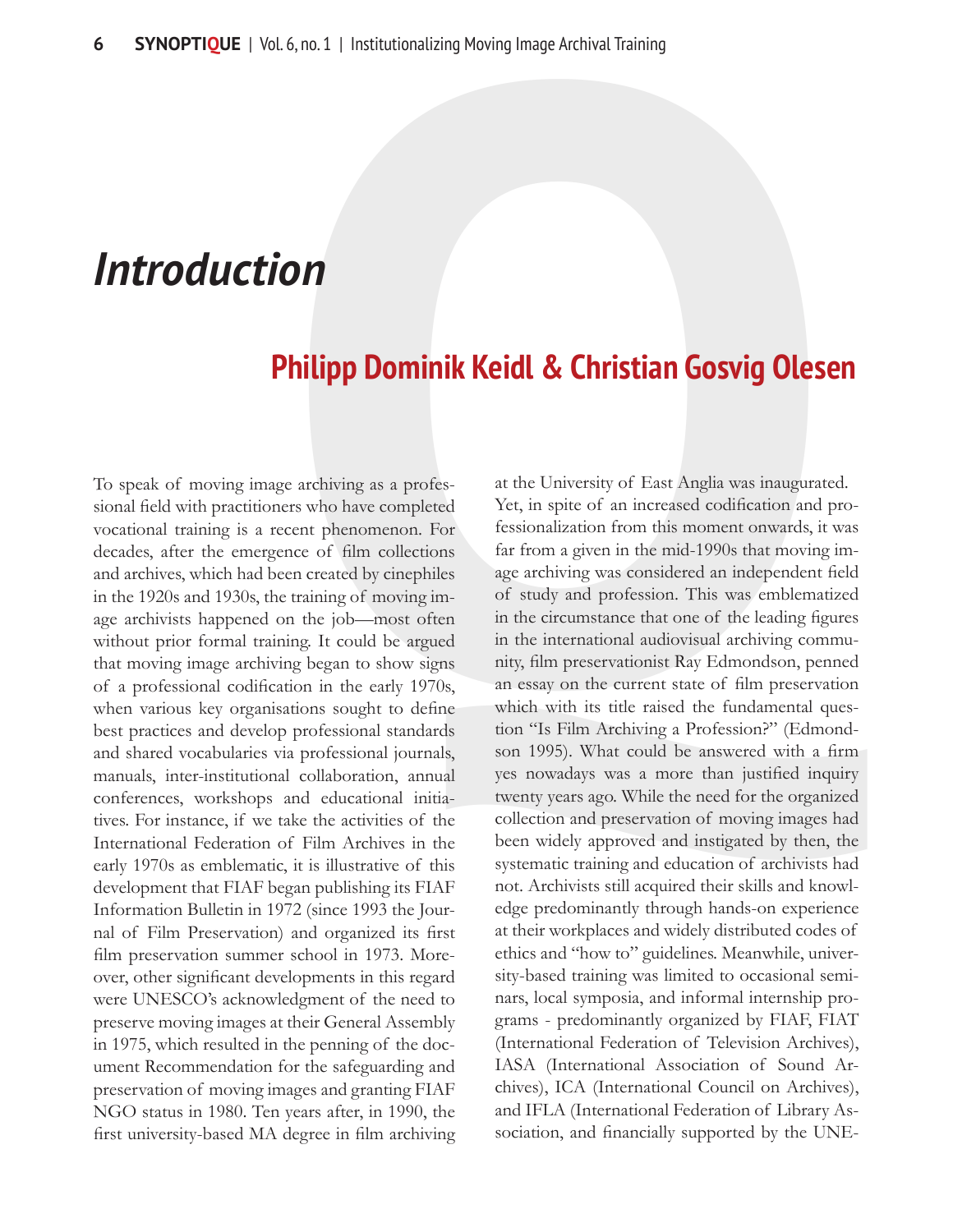SCO (Lukow 2000: 137). Today, the situation has drastically changed. Although the University of East Anglia has discontinued its archival MA degree, numerous specialized degrees emerged since the late 1990s and early 2000s that prepare their graduates to work with all kinds of moving images in diverse institutional settings, ranging from local and national archives and museums to software de-

velopers and media corporations, among others.

This institutionalization of university-based archival training stemmed from an increased interest in moving image heritage, the expansion of archival networks, and the need to equip students with applicable expertise for careers in the cultural industries. They also emerged in a publicized awareness of the alleged crisis of the moving image in times of the increasing digitization of cultural heritage (Cherchi Usai 2001; Elsaesser 2016). Echoing concerns over the possible—if not invertible—"death of cinema" stimulated scholars to position film within broader conceptual frameworks of media, and encouraged governments to increase funding for preservation programs and expand public access to archival holdings (Frick 2010). Thus, archival training programs developed at the juncture of widely diverse institutional and public realms and disciplines, and have become sites where these different forces meet to (re)imagine the role and study of moving image heritage in a digital age.

Looking back at this development, it is our hope with this issue to consider and reflect on the field's status today and yield critical insights into its histories and current ramifications. In line with previous research on the history of film archival training of Edmondson and Gregory Lukow, as well as recent studies on the history of film studies (Polan 2007; Wasson and Grieveson 2008; Gauthier 2014), the issue aims to historicize and investigate the material, intellectual, and institutional history of archival training within and beyond university settings, while also offering an overview of new directions. Ultimately, the aim is to develop a better understanding of the social, political, and cultural forces that have shaped and defined archival training in the past and present and nourish continued critical reflection. More than the institutionalization of established "best practices",

archival training's different departmental homes within the humanities, social sciences, and sciences indicate differences in ontological and epistemological conceptualization of moving images and their role in culture. As such, this issue asks how archival training theoretically and practically impacts archives as sites of study as well as central spaces where moving image culture is collected, preserved, and displayed. Prominent practitioners and theorists provide answers to these questions by offering insights into the multifarious turns and directions that the field has taken in the past few decades, and where it may go in the future.

We have grouped the contributions to this issue in three thematic sections. In the first section, titled "Is Film Archiving a Profession Yet? Reflections 20 years on," Ray Edmondson revisits his 1995-piece in his contribution with the same name, taking the cue from his argument in his Film History essay. Back then, Edmondson defined a profession as "a field of remunerative work which involves university level training and preparation, has a sense of vocation or long-term commitment, involves distinctive skills and expertise, worldview, standards and ethics. It implies continuing development of its defining knowledge base, and of its individual practitioners" (Edmondson 1995: 245). However, while such a definition acknowledged the emerging standards, training methods, and specialized knowledge among film archivists, Edmondson's argues in his contribution that this did not automatically mean that people working in the field personally identified as film archivists. He traces how such an identification as an audiovisual archivist increasingly gained a foothold in the last 20 years through the further development of archival training and new career profiles that developed alongside the ongoing development and theorization of skills, methods, standards and codes of best practice. His article offers a detailed overview that highlights the achievements as well as the remaining gaps that have defined the field in the last twenty years and still represent significant challenges.

In this section, we also present the contributions of a number of scholars and archivists who we invited to present their own perspectives on the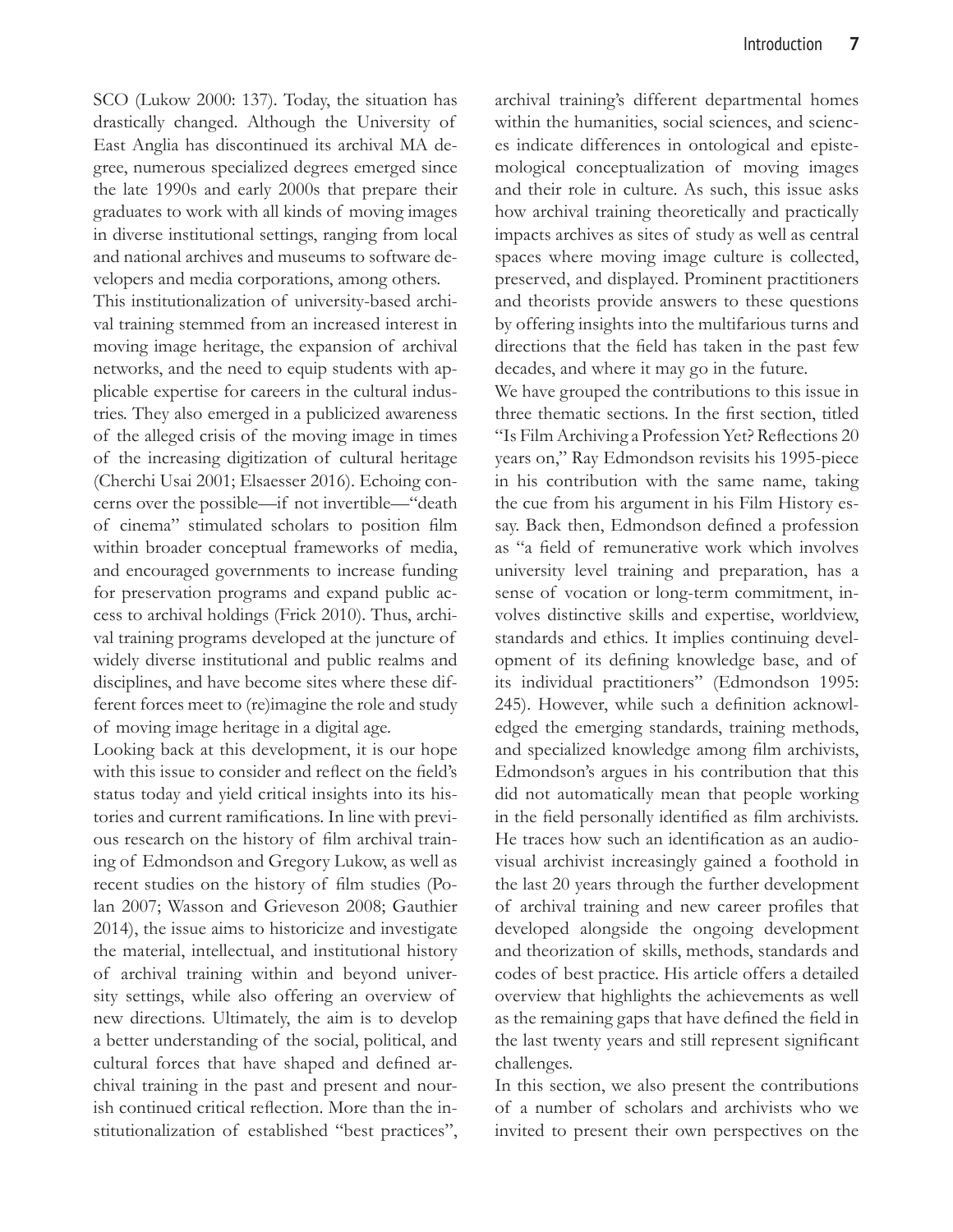development and current state of moving image archiving as a profession and education in response to Edmondson. Caroline Frick sheds light on the potential downside and exclusive dynamics of increased professionalization and institutionalization in "What Price Professionalism?" In particular, Frick expresses fears over the construction of an ivory tower, which shields off the work and contribution to audiovisual heritage by amateurs working outside established institutional and educational infrastructures. Raising the question who is able to define themselves as a film archivist, and on what grounds, she argues against institutionalization and for a continuing evolution and migration of the profession. A more critical perspective is also present in Benedict Salazar Olgado's "What Do We Profess To?" in which he adresses insufficient infrastructure for audiovisual heritage on the Philippines. He also emphasizes that the professionalization of film archiving is often related to high financial costs, which might lead to marginalization of those who cannot afford the costs or would not be able to cover student loans with low prospective salaries. And, along the lines of Frick's argument, he reminds readers that especially in developing countries individuals with any formal education or training carry out valuable work.

The section continues with "Interdisciplinarity, Specialization, Conceptualization. Archival Education Responding to Changing Professional Demands" by Eef Masson and Giovanna Fossati. Masson and Fossati's reflection highlights the emergence of a seemingly paradoxical demand for a simultaneously interdisciplinary and specialized profile for future moving image archive professionals as a consequence of digitization, as well as the constant need for developing new conceptual and methodological models for old and new media technologies. Finally, the section is rounded off with a contribution by Caroline Yeager, offers a historical analysis of the institution and the development of its own training program from the 1990s onwards in "The Jeffrey L. Selznick School of Preservation: Changing the Field."

The peer review section of the issue contains three highly diverse pieces on film pedagogy and education at the Austrian Filmmuseum, the University of Udine in Italy, and future perspectives for interdisciplinary exchanges in the profession. Each piece branches out to make fruitful connections to pieces in the issue's first and final sections. Alejandro Bachmann's article "Multiplying Perspectives" elegantly makes the case for a cinephile film pedagogy which aims at bestowing the experience of cinematic mystery and astonishment which museum presentation and curation can produce in film students into academia. Focusing on the Austrian Filmmuseum's tradition and curatorial philosophy and drawing on film scholar Alain Bergala's film pedagogy, Bachmann argues that by confronting students with the material aesthetics of film in a museum setting without the demand for immediate explanation, analysis and interpretation can contribute to multiplying perspectives based on personal experiences. By discussing the Filmmuseum's work with film students in great detail, the article makes a highly compelling argument for enabling the sometimes conflicting epistemological foundations of film museums and universities to productively work together. Simone Venturini's article "Learn then Preserve"

offers an in-depth history of moving image archiving education at the University of Udine. It discusses the role of key foundational figures in particular Professor Leonardo Quaresima and the Bolognese school of film studies—in forging collaboration between universities and archives in Italy, while detailing the institutional infrastructure of moving image archiving education in Udine and its collaboration with local post-production (CREA) and restoration facilities (La Camera Ottica). By the same token, Venturini's piece also discusses the epistemological foundations of Italian film restoration theory, highlighting its focus on film philology—or Filmologia as it is also referred to in Italy (not to be confounded with the early French film studies tradition of filmologie)—which proposes a historical approach to the study of filmic sources with a strong emphasis on their material characteristics and the ways in which these are conditioned by their respective distribution histories and archival lives. As a theoretical formation which is yet to be fully discovered in the Anglophone literature on film archiving res-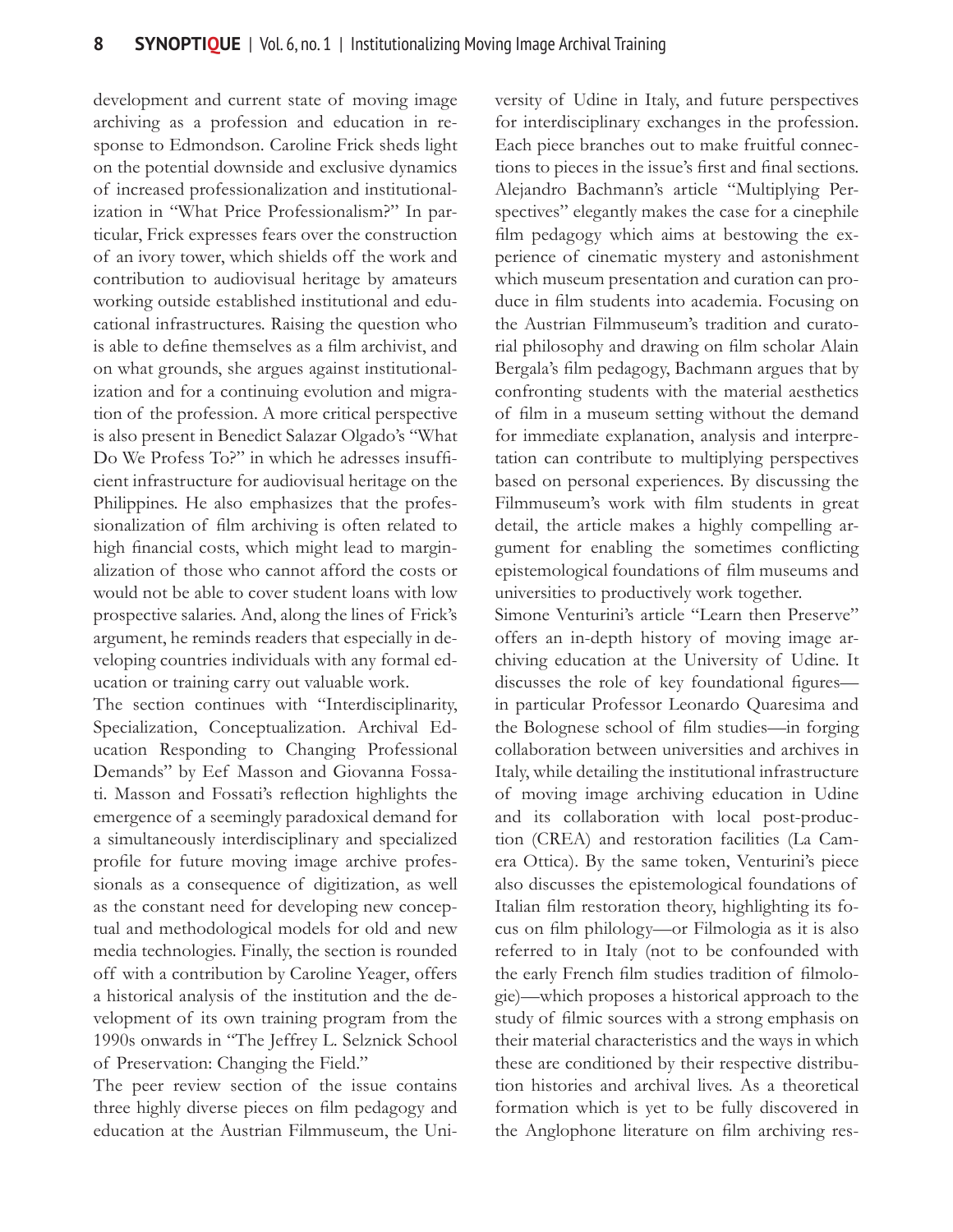toration and philosophy, we hope that Venturini's history of the Udine program can serve as an entry point for more scholars and archivists to familiarize themselves with it.

Adelheid Heftberger's article, "Archival Promises: The Changing Landscape of Film Archiving and How Study Programs Can Contribute" makes, much in line with Frick's, Masson's and Fossati's contributions, a case for future moving image archivists to acquire an increasingly interdisciplinary skill set based on collaboration within the GLAM sector and current digital humanities practices. As Heftberger argues, digitisation has given rise to new and highly diverse forms of metadata creation and sharing online, which necessitate that film archives develop better insights into sourcing data in new ways and integrate them into their catalogues in order to rethink their ways of creating filmographic data. In this respect, although—and as Heftberger stresses—film archives and film and media studies more broadly may still be struggling with legitimising their professional identities, the time seems ripe for exploring interdisciplinary collaboration with other types of cultural heritage institutions, to be able to manage and benefit from contemporary data management and curation practices in more dynamic ways.

The forum section, which concludes this special issue, contains reflections on the histories and philosophies of four of the programs which have been setting the stage for moving image archive training in Europe over the past three decades, a report on NYU's Archival Exchange Program (APEX) and a history of moving image archiving in Italy.

Focusing on the creation of the University of Amsterdam's MA Preservation and Presentation of the Moving Image launched in 2003, founder Thomas Elsaesser offers a succinct discussion of the intricate institutional, personal and political processes which play a part in establishing a specialized educational program in moving image archiving in his contribution "A Look Back - The Professional Master's Programme in Preservation and Presentation of the Moving Image and How it Came to Amsterdam." Reflecting on his professional journey from the UK to the Netherlands, Elsaesser details how, among other things, recent restoration initiatives by the Nederlands Filmmuseum (now EYE Filmmuseum)—in particular those involving the museum's Jean Desmet Collection— convinced him to move to the Netherlands to forge an interdisciplinary amalgamation between audiovisual archiving, media historiography and experimental practices of reuse. Giving a rare glimpse into the backstage operations of academia and university politics in Europe, Elsaesser's contribution offers more than a history of a particular program by also providing useful coordinates for scholars who aspire to establish new educational initiatives.

The forum section also contains three contributions which testify to the increasingly vibrant, rich and diverse variety of moving image archiving programs which have emerged in Germany in recent years. Ulrich Ruedel and Martin Koerber's "The Materiality of Heritage: Moving Image Preservation Training at HTW Berlin" details the curriculum and philosophy of the Conservation and Restoration curriculum at the Hochschule für Technik und Wirtschaft Berlin, founded in 1993. They highlight the program's unique mix of scientific and philosophical approaches; from cutting-edge chemistry research in conservation science to classical conservation theory. "Minding the Materiality of Film: The Frankfurt Master Program "Film Culture: Archiving, Programming, Presentation,'" collaboratively written by Vinzenz Hediger, Sonia Campanini and Ines Bayer, details the program's pre-history, its current teaching philosophy and collaboration with the Deutsches Filminstitut. Taking the cue from the film preservation philosophy of the George Eastman House's Senior Curator Paolo Cherchi Usai, the article reflects on what it presents as the "Cherchi Usai paradox," namely the circumstance that "a film is an ephemeral medium in the sense that it can only produce cultural meaning at the price of impairment and ultimate destruction of its material base." Addressing this paradox, the piece makes the case for strengthening the ties between academia and archives further, eloquently presenting its argument in a poly-vocal style, which underlines the distinct perspectives and experiences of the piece's three authors. Finally, Oliver Hanley's contribution "Upholding Tradition: The MA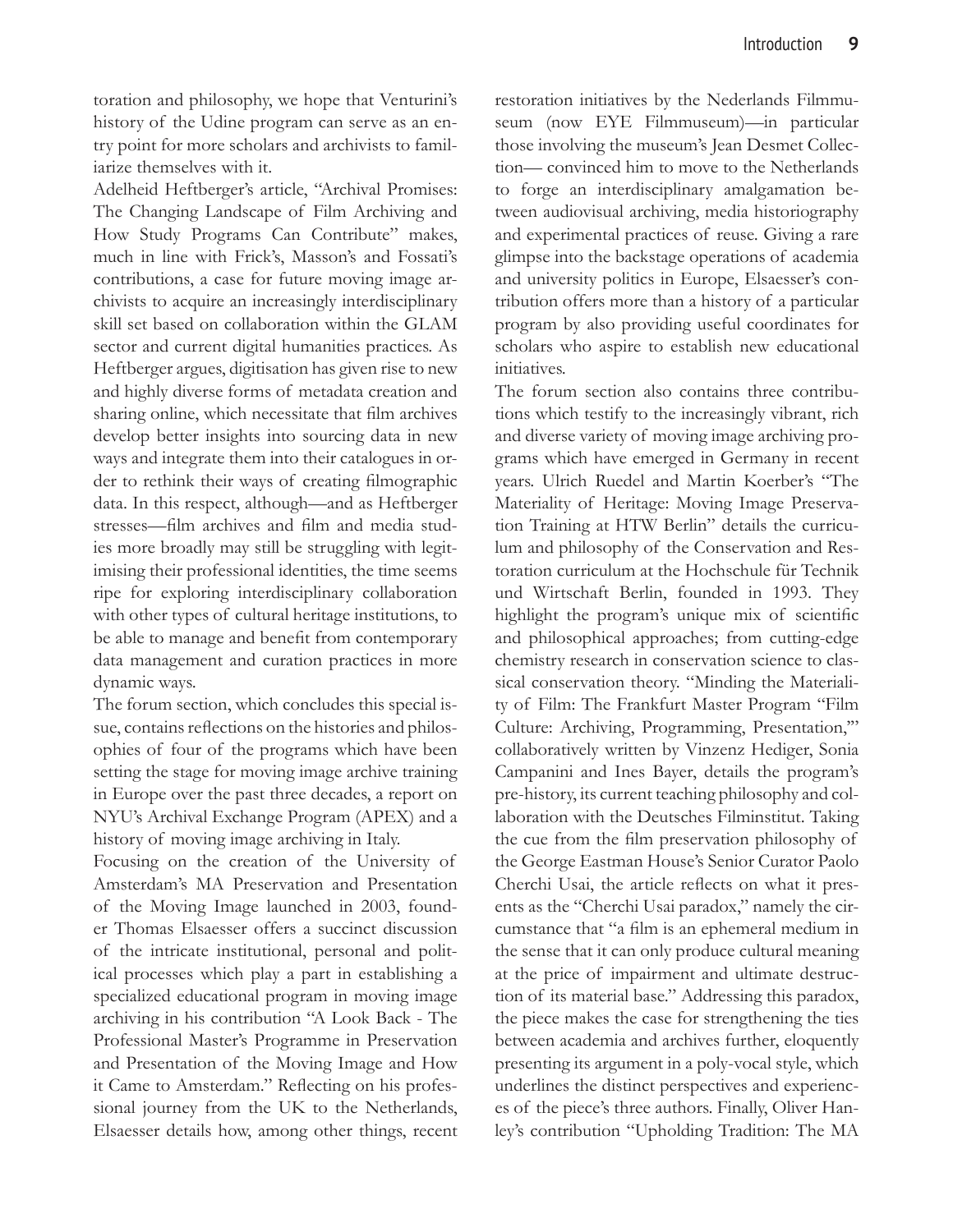Program in Film Culture Heritage at the Film University Babelsberg KONRAD WOLF," provides an in-depth discussion of the most recent of the three German programs discussed in this issue, detailing the program's foundations and prospective activities.

Offering a counterpoint to the forum section's institutional histories, which are framed primarily within a national context, Juana Suárez and Pamela Vizner's contribution focuses on the Audiovisual Preservation Exchange (APEX) program. While formally hosted by New York University's MA Program in Moving Image Archiving and Preservation, APEX is a cross-border initiative which fosters non-hierarchical exchanges of skill sets and networking between NYU students and preservation initiatives in Latin America and Africa through trips, workshops and digital humanities projects. Reflecting on the opportunities for sharing experience and knowledge within digital environments in an increasingly globalized world, Suárez and Vizner's report highlights—in line with several of this issue's contributions—the interdisciplinary nature of their work and the multifarious groups it involves.

Finally, Rossella Catanese's piece "Learning From the Keepers: Archival Training in Italian Cinematheques," which concludes the forum section, can be read as a companion piece to Simone Venturini's history of the Udine program. Complementing Venturini's specific focus on the Udine program, it offers an overview of the Italian landscape of moving image archive education and its history from the beginning of film studies in Italy to the current situation—while also outlining the contingencies of the institutionally complex funding environments in which Italian training programs must operate, and the remarkable achievements they make despite this. As in the case of Venturini's piece, we are particularly pleased to be able to include this contribution in our issue because of the insights it gives into the Italian landscape of moving image archiving, which we feel deserves a more prominent focus in Anglophone discussions.

With the sheer diversity of approaches, histories and philosophies reflected in this issue it seems

difficult to synthesize one simple answer to the question of what moving image archiving is and should be today. Yet, if one thing transpires from the issue's contributions, it is the apparent urgency of renewed interdisciplinary collaborations within academia and moving image archives, especially as moving image archiving has become a profession and increasingly needs to reconsider its skill sets because of digitization. In 2018, as moving image archive education has become institutionalized and can draw on a great variety of advanced theoretical formations and is characterized by a high level of professional codification, it seems to have gained a confidence which allows it to open up to other disciplines, without necessarily having to fear losing its hard-fought foundation.

With this in mind, it seems fitting to end our introduction by echoing a slightly provocative plea for interdisciplinarity targeted at the discipline of history, penned in the early 1940s by Marc Bloch (1984)—one of the great historians of the twentieth century—as a reminder of how impulses from other disciplines and outsider perspectives may enrich and challenge our field productively. As Bloch wrote in a appeal to historians seeking to carefully define the boundaries of their field through standardized practices too rigorously in order to legitimize their field:

> Are we then the rules committee of an ancient guild, who codify the tasks permitted to the members of the trade, and who, with a list once and for all complete, unhesitatingly reserve their exercise to the licensed masters? [...] Each science, taken separately, find its most successful craftsman among the refugees from neighboring areas. Pasteur, who renovated biology, was not a biologist – and during his lifetime he was often made to feel it; just as Durkheim, and Vidal de la Blache, the first a philosopher turned sociologist, the second a geographer, were neither among them ranked among licensed historians (21).

Taking Bloch's ethos as a coordinate for the future development of moving image archive education, we hope that this special issue of Synoptique will encourage readers to explore and discover new directions and open up to new perspectives—some